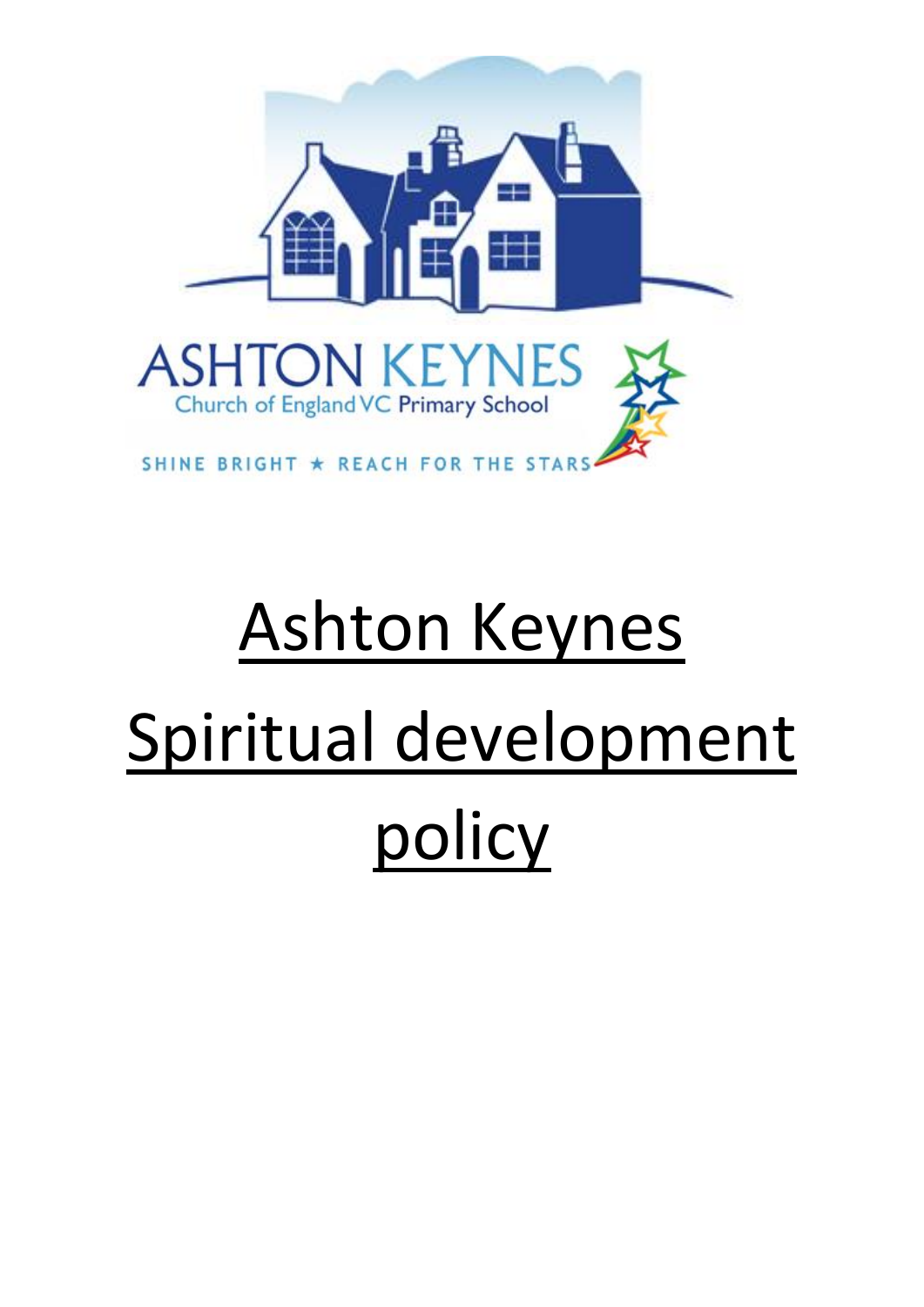Spiritual Development is an important element of a child's education and fundamental to other areas of learning

At Ashton Keynes Primary C of E Spiritual Development is considered an important part of our school community and curriculum. The potential for Spiritual Development is open to everyone and is NOT confined to the development of religious beliefs or conversion to a particular faith. To limit Spiritual Development in this way would be to exclude from its scope the children in our school who do not come from overtly religious backgrounds. The term applies to something fundamental in the human condition which is not necessarily experienced through the physical senses and / or expressed through everyday language.



Spirituality enables us to look within ourselves, at human relationships, at the wider world and for many people a vision of the divine or the ultimate reality with characteristics of courage, hope, acceptance, strength and love so that we can better face the sufferings, challenges and opportunities of human life in all its fullness.

At Ashton Keynes our school definition of Spirituality is seen in four parts: knowing yourself, valuing others (an awareness of more than yourself), responding to wonder and beauty and thinking about things beyond (an awareness of being a small part of something bigger). It is grounded in ethos of the Christian faith that we all made in the image of God.

## **What might a spirituality developed person be like?**

Some of the major characteristics of a spiritual developed person would display have been drawn up by Clive Beck. These are:

- Love
- Awareness
- A broad mind
- A holistic outlook
- Integration (avoiding hypocrisy)
- Wonder
- Thankfulness
- Hope
- Courage
- Energy
- Detachment
- Acceptance
- Gentleness

Central to all this is LOVE – an understanding of the value and worth of others, attempting to build unselfish, caring relationships. In the religious context this may mean a close relationship with God.

# **How is spirituality developed at our school?**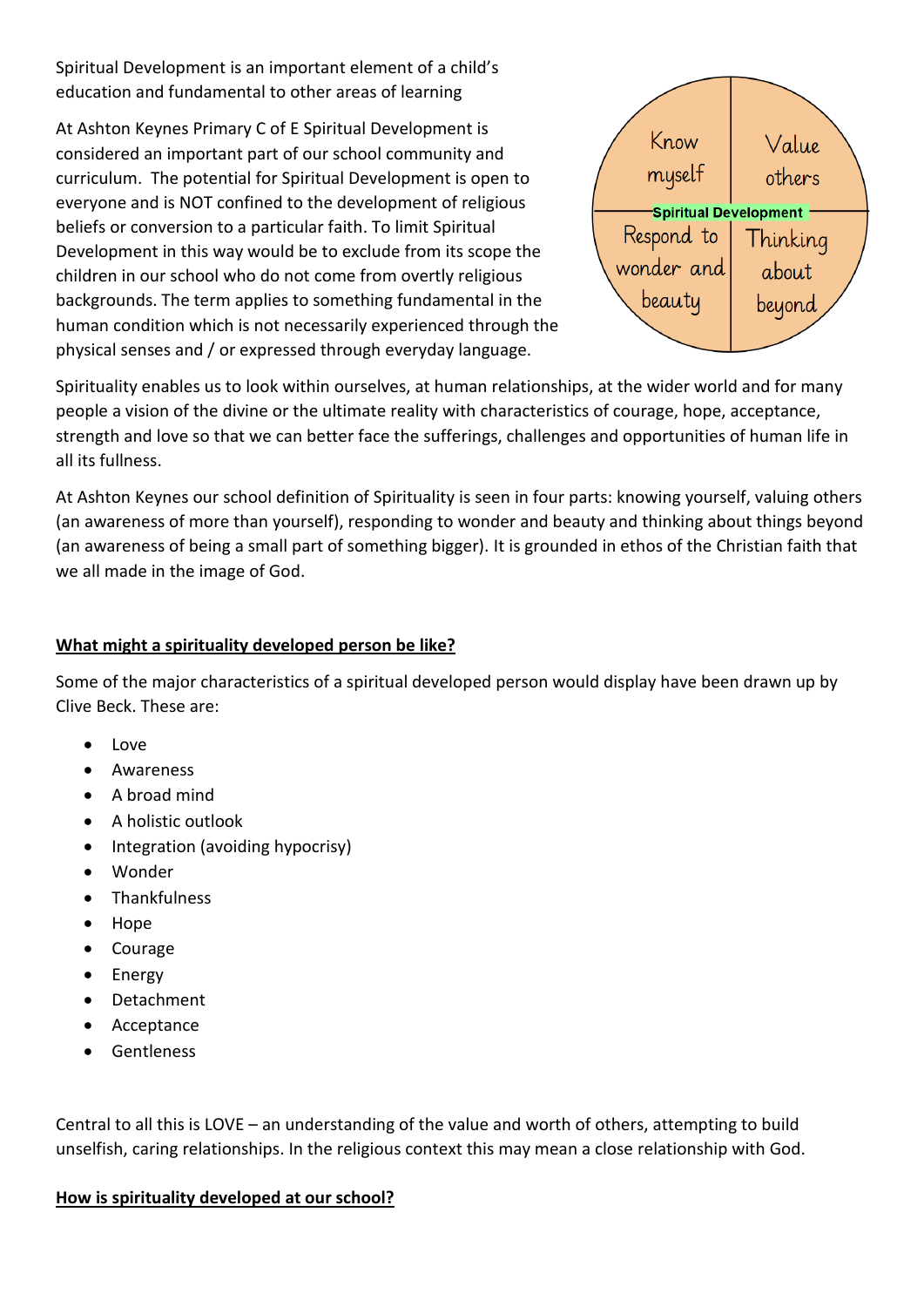Each school year starts with a Spiritual metaphor for example looking at water, our wonderful

world or refugees. All classes spend two weeks using using a key text and with Biblical links looking at that metaphor. It is carried out at the beginning of the  $\mathbb{Z}$  year year year. with the intention that everybody uses it to explore the state of their their future potential, to think about how to build up their their their their class and friends as well as reflecting on the natural world world and the lives of others. Biblical stories and quotes and strong are an analyzed are an essential part of the metaphor grounding it the Christian faith.

This metaphor will be touched upon throughout the school year year for example the Water Warriors day in October 2018 raising money for Water Aid or Fair Trade week in 2021 linking to how we want is all squits to gether we can make our world better for all.

- Time for Spiritual Development is built into the school curriculum and Collective Worship.
- Church
- 
- and reflection areas.
- Class reflection areas
- 





• Through our commitment to Global advocacy

which runs through our centre of curriculum. Global advocacy allows children to learn about world issues that affect them and others around the world. It allows them to view the world differently thinking about the lives of others and their own role in finding solutions to global issues.

# **To encourage Spiritual Development, all staff need to demonstrate the following as part of their practice**

- **:**
- Start from the child's own experience and from what they know or think they know
- •Display a positive, encouraging, accepting attitude
- Take what children say seriously and value each individual contribution
- Try to involve everyone
- Encourage children to draw out their own meaning from story, buildings, symbols, paintings, artefacts
- Be clear about intended learning outcomes but allow space for spontaneity
- Listen and show understanding
- Be open and honest
- Encourage and value children's questions
- Respect a child's right not to make a comment
- Encourage children to develop and use all their senses
- Provide children with alternative activities and ways of expression
- Encourage children to value reflective activities and times of silence
- View each child as a person with a special gift to give
- •Help children to discover and develop that gift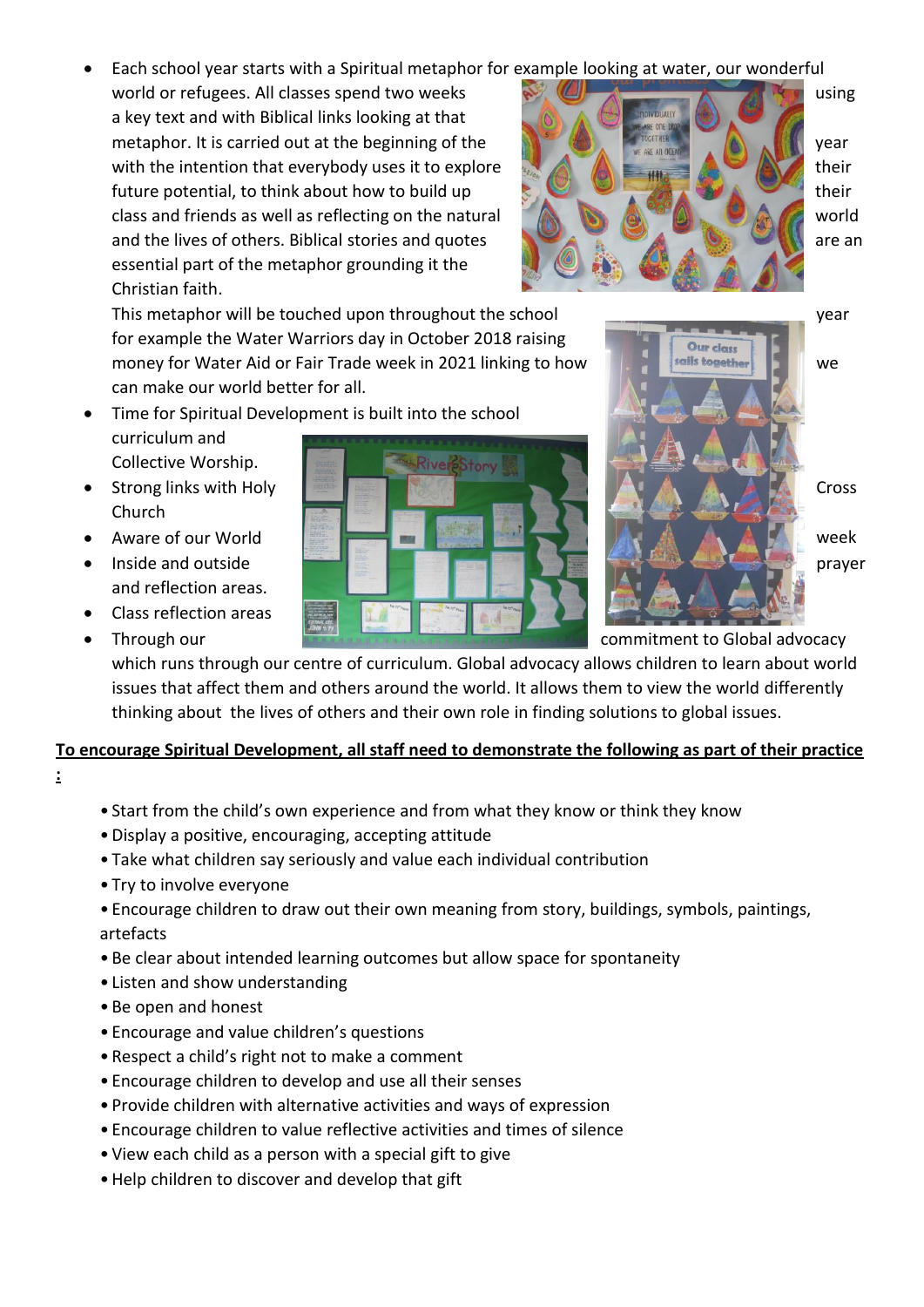## **The key to contributing to children's Spiritual Development is to find activities which encourage them to**

**:**

- FEEL the impact of a particular spiritual issue
- REFLECT on the significance of what they are learning
- RECOGNISE any challenges that there may be to their own attitudes and life
- MAKE JUDGEMENTS on the value of the beliefs and attitudes they are encountering
- •APPLY new insights in the way they live their own lives

To have a better understanding of how Spiritualty skills progress over a child's seven year journey through our school please look at the Spirituality skills progression document.

Appendix 1 Opportunities to develop Spirituality within the curriculum

## ENGLISHSPEAKING and LISTENING

- Being allowed to contribute
- Engage in different types of talk for different purposes and audiences
- Be exposed to the ideas of other people
- Experience a democratic classroom where opinions and values of children are valued and rules for the classroom are negotiated
- Gain self confidence by using the voice in a variety of ways and situations
- Value accent and dialect and have exposure to cultural diversity
- Hear and value other languages
- Hear stories and poetry from a variety of cultures and traditions
- **EXECUTE:** Listen to storytellers and poets

## ENGLISH READING

- Experience the enjoyment of personal reading
- Share beliefs and ideas about a text in discussion
- Read books that explore relationships and identify purpose in life
- Respond to a current situation ( death, tragedy, significant events) through chosen texts and story
- Explore through literature and illustrations a range of cultural and social models of life-styles

## ENGLISH WRITING

- Have sufficient time for extended, thoughtful writing, including poetry
- Develop vocabulary to enable them to express their innermost feelings and ideas
- Communicate in a variety of ways through the written word
- Engage in collaborative writing to bring greater awareness of their own and others' ideas and skills
- Explore difficult / imaginative subject matters that will stretch and challenge
- Be exposed to a range of stimuli in order to generate creativity in their use of language

## **MATHEMATICS**

- Appreciate the intrinsic beauty of pattern, symmetry, etc.
- Develop self esteem by taking responsibility for their own learning, discuss and communicate, seek help with misunderstandings
- Work on open ended tasks which produce a variety of responses and work on real problems that can encourage a consideration of moral aspects of our society  $-e.g.$  how much waste paper does the school generate, how do we look after our school environment,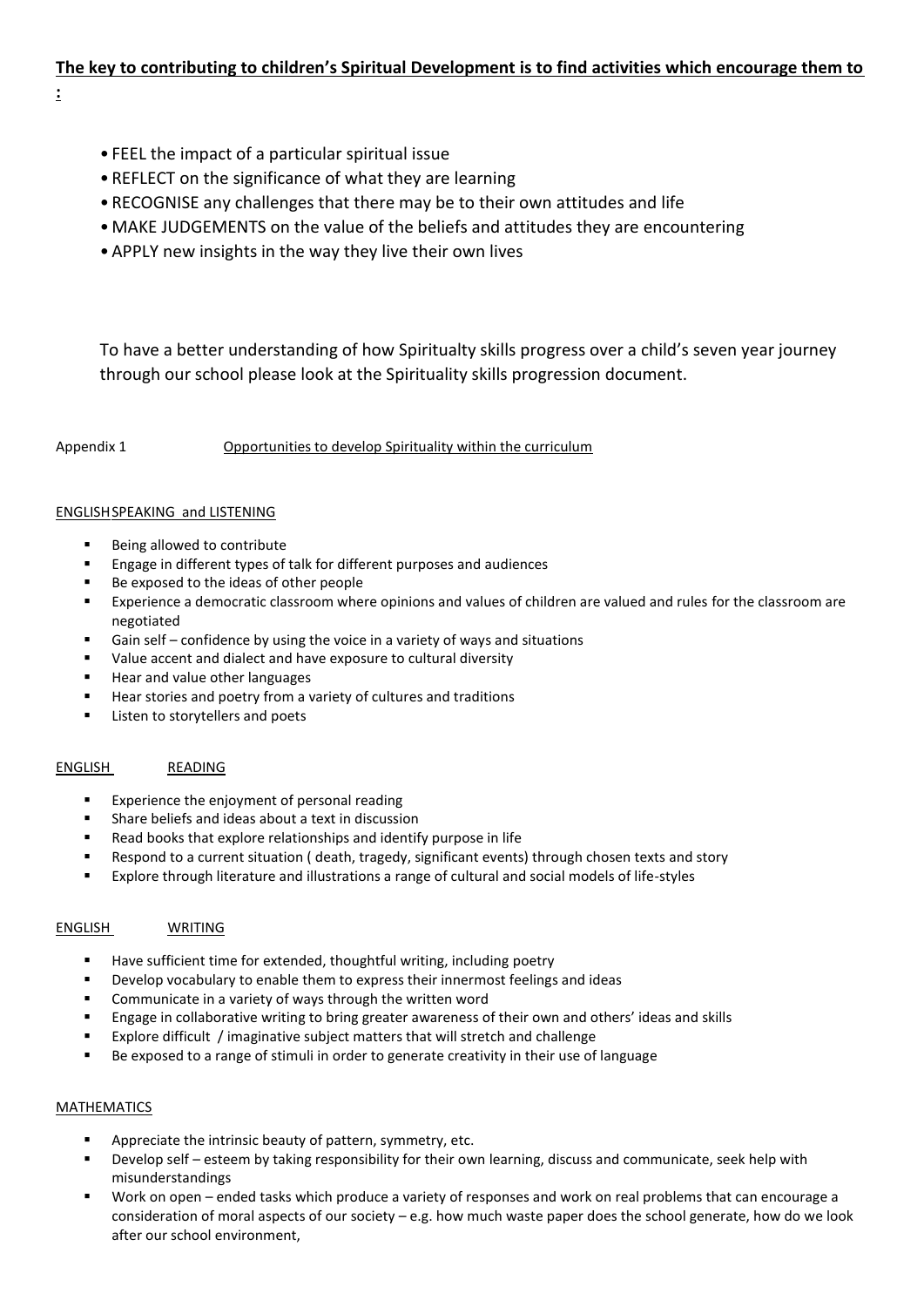- Experience problem solving approaches and co-operation, working in groups and meeting situations where there is more than one answer
- Allow understanding to be shared through discussion
- Discuss how mathematics helps us to understand the world around us and within our own lives

## SCIENCE

- Experience a sense of wonder and curiosity
- Learn how to care for living things and the environment, practically wherever possible
- Address cultural issues e.g. destruction of rainforests
- Develop an awareness of the changes of life, the miracle of change e.g. seasons, growth of plants
- **Work co-operatively**
- Experience the awesome, the unexpected, the mysterious and the excitement of scientific discovery

## ART

- Respond to an idea, a poem, the natural world to express personal feelings and emotions
- Use works of art to explore issues of right and wrong e.g. war and peace
- Respond to the work of renowned artists, using a variety of media and materials
- Meet the work of artists from different cultural backgrounds
- Meet artists and work with them
- Visit galleries and exhibitions
- Make posters / banners to raise awareness of issues
- **Talk about their work and hear other ideas and perceptions about a range of art**

## MUSIC

- Develop self esteem and self worth through personal expression and involvement in social activities
- Experience music directly, practically and creatively through listening, performing, comparing
- Develop a sense of purpose by performing with a group, a sense of responsibility towards fellow performers
- Explore how music can be used to manipulate the emotions in e.g. advertising
- Gain an insight into thoughts and feelings and how to express them
- Empathise with people from all over the world through exploring different musical traditions
- Experience a shared community response to live performance and recorded music
- Experience music through visiting performers and from a variety of world musicians and instruments

## RELIGIOUS EDUCATION

- Reflect and experience stillness and silence
- **Enquire and ask questions rather than being given only facts**
- Experience the uniqueness of special places
- Develop awareness of their feelings and emotions
- Handle religious artefacts with sensitivity and respect
- Help children to understand the concept of forgiveness and the chance for a fresh start
- **EXEC** Teach children to respect other peoples' beliefs and practices

## **HISTORY**

- Explore the concept of "Who am I?" through family and local history
- Know about the history of the local area and how its citizens came to be here
- Explore the meaning, purpose, motivations and feelings of people in the past through role play, films, visits and discussion
- Experience a variety of imaginative and creative teaching styles and activities which lead to a heightened interest and understanding of the past
- Begin to understand how British culture has been shaped by the classical and Christian heritages and also by pluralism and diversity of British society

## GEOGRAPHY

Experience awe and fascination through visual, active experiences as well as films and documentaries – e.g. volcanoes